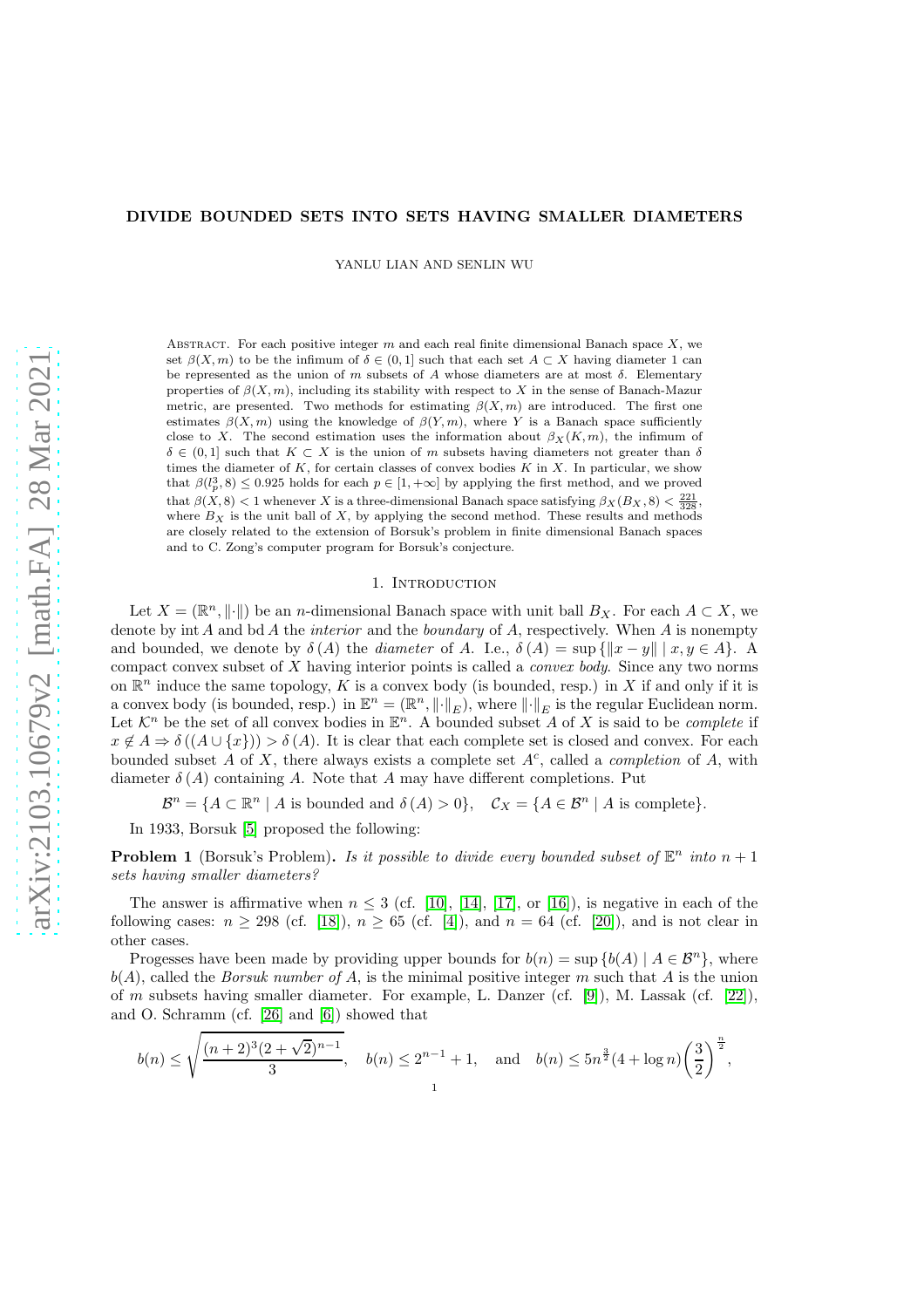respectively.

One can also study Problem [1](#page-0-0) via estimating  $\beta(n,m) = \sup \{\beta(A,m) | A \in \mathcal{B}^n\}$ , where m is a positive integer and, for each  $A \in \mathcal{B}^n$ ,

$$
\beta(A, m) = \inf \left\{ \frac{1}{\delta(A)} \max_{k \in [m]} \delta(A_k) \mid A = \bigcup_{k=1}^{m} A_k \right\}.
$$

Here we used the shorthand notation  $[m] := \{i \in \mathbb{Z}^+ \mid 1 \leq i \leq m\}.$ 

In 2020, C. Zong (cf. [\[32\]](#page-10-3)) proved that  $\beta(A,m)$  is uniformly continuous on the space  $\mathcal{K}^n$ endowed with the Hausdorff metric, and reformulated Problem [1](#page-0-0) as the following:

**Problem 2.** *Does there exists a positive number*  $\alpha_n < 1$  *such that* 

$$
\beta(K, n+1) \le \alpha_n, \ \forall K \in \mathcal{D}^n,
$$

*where*

$$
\mathcal{D}^n = \left\{ K \in \mathcal{K}^n \mid B_2^n \subseteq K \subseteq \frac{\sqrt{n/(2n+2)}}{1 - \sqrt{n/(2n+2)}} B_2^n \right\}?
$$

<span id="page-1-0"></span>Some known estimations of  $\beta(n, m)$  are listed in Table [1](#page-1-0) below (cf., [\[14\]](#page-9-2), [\[21\]](#page-10-4), [\[12\]](#page-9-9), and [\[13\]](#page-9-10)).

| $\beta(n,m)$<br>m |                                                                                                                                                                    |                            |                           |  |
|-------------------|--------------------------------------------------------------------------------------------------------------------------------------------------------------------|----------------------------|---------------------------|--|
|                   |                                                                                                                                                                    | $\geq$ sin $\frac{\pi}{5}$ | $\leq \frac{\sqrt{3}}{2}$ |  |
|                   | $-\left  \in \left[0.8880, 0.9887\right] \right  \in \left[\frac{\sqrt{3}}{2}, 0.9425\right] \ge \frac{\sqrt{6}}{3} \ge \frac{\sqrt{2}}{2} \ge \frac{\sqrt{2}}{2}$ |                            |                           |  |

TABLE 1. Known estimations on  $\beta(n, m)$ 

Grünbaum extended Borsuk's problem into Banach spaces and asked the following  $(cf. [15])$  $(cf. [15])$  $(cf. [15])$ : **Problem 3.** Let  $A \subset X = (\mathbb{R}^n, \|\cdot\|)$ . What is the smallest positive integer m, denoted by  $b_X(A)$ , *such that* A *can be represented as the union of* m *sets having smaller diameter.*

Put

<span id="page-1-1"></span>
$$
b(X) = \max \{ b_X(A) \mid A \in \mathcal{B}^n \} = \max \{ b_X(A) \mid A \in \mathcal{K}^n \},
$$
  
 
$$
B(n) = \max \{ b(\mathbb{R}^n, \| \cdot \|)) \mid \| \cdot \| \text{ is a norm on } \mathbb{R}^n \}.
$$

It is clear that

(1) 
$$
b_X(K) \le c(K), \ \forall K \in \mathcal{K}^n,
$$

where  $c(K)$  is the least number of smaller homothetic copies of K needed to cover K. Since Hadwiger's covering conjecture (see, e.g., [\[3\]](#page-9-12), [\[24\]](#page-10-5), [\[8\]](#page-9-13), [\[31\]](#page-10-6), [\[1\]](#page-9-14)) asserts that  $c(K) \leq 2^n$ ,  $\forall K \in \mathcal{K}^n$ , it is reasonable to make the following conjecture (cf. [\[2,](#page-9-15) p. 75]):

<span id="page-1-2"></span>**Conjecture 1.** For each integer  $n \geq 3$ ,  $B(n) = 2^n$ .

When X is two-dimensional and  $A \in \mathcal{B}^2$ ,  $b_X(A) \in \{2, 3, 4\}$  (cf. [\[3,](#page-9-12) §33]). Therefore,  $B(2) = 4$ . L. Yu and C. Zong [\[30\]](#page-10-7) proved that

<span id="page-1-3"></span>(2) 
$$
b(l_p^3) \le 8, \ \forall p \in [1, +\infty].
$$

By the main result of [\[19\]](#page-9-16) and [\(1\)](#page-1-1), there exist universal constants  $c_1$  and  $c_2 > 0$  such that  $B(n) \leq c_1 4^n e^{-c_2 \sqrt{n}}$ ,  $\forall n \geq 2$ . Despite of these progress, Conjecture [1](#page-1-2) is still open when  $n \geq 3$ .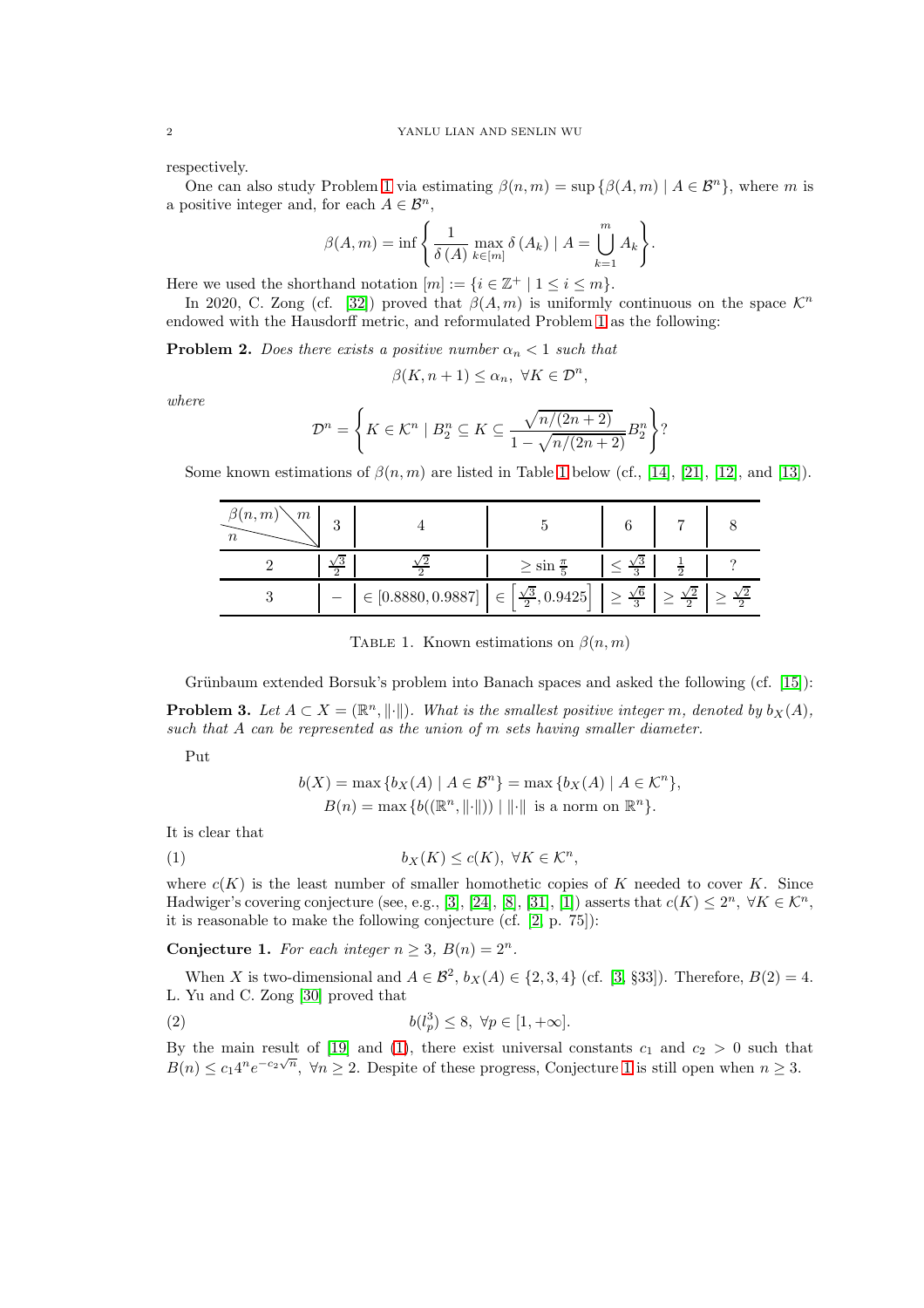In this paper, we study Conjecture [1](#page-1-2) by estimating

$$
\beta_X(A, m) = \inf \left\{ \frac{1}{\delta(A)} \max \{ \delta(A_k) \mid k \in [m] \} \mid A = \bigcup_{k=1}^m A_k \right\}
$$

for  $A \in \mathcal{B}^n$ , and

$$
\beta(X,m)=\sup\,\{\beta_X(A,m)\mid A\in\mathcal{B}^n\}.
$$

We focus mainly, but not only, on the case  $n = 3$ .

In Section [2,](#page-2-0) we present elementary properties of  $\beta(X,m)$ , including its stability with respect to X in the sense of Banach-Mazur metric. In Section [3,](#page-4-0) we provide an estimation of  $\beta(X,8)$  for three-dimensional Banach spaces X such that  $\beta_X(B_X, 8)$  is sufficiently small. In Section [4,](#page-7-0) we show that

$$
\beta(l_p^3, 8) \le 0.925, \ \forall p \in [1, +\infty],
$$

<span id="page-2-0"></span>which can be viewed as a quantitative version of Yu and Zong's result [\(2\)](#page-1-3).

## 2. ELEMENTARY PROPERTIES OF  $\beta(X,m)$

**Proposition 1.** For each finite dimensional Banach space  $X = (\mathbb{R}^n, ||\cdot||)$  and each positive *integer* m*, we have*

$$
\beta(X,m) = \sup \{ \beta_X(A,m) \mid A \in \mathcal{C}_X \}.
$$

*Proof.* Put  $\beta = \sup \{\beta_X(A,m) \mid A \in C_X\}$ . We only need to show that  $\beta(X,m) \leq \beta$ . Let A be an arbitrary set in  $\mathcal{B}^n$ , and  $A^c$  be a completion of A. For each  $\varepsilon > 0$ , there exists a collection  ${B_i \mid i \in [m]}$  of subsets of  $A^c$  such that

$$
A^c = \bigcup_{i \in [m]} B_i, \text{ and } \frac{1}{\delta(A)} \max \{ \delta_X(B_k) \mid k \in [m] \} \le \beta_X(A^c, m) + \varepsilon.
$$

It follows that

$$
A = A \cap A^c = \bigcup_{i \in [m]} (A \cap B_i).
$$

Thus

$$
\beta_X(A,m) \le \frac{1}{\delta(A)} \max \{ \delta(A \cap B_k) \mid k \in [m] \} \le \beta_X(A^c, m) + \varepsilon,
$$

which implies that  $\beta_X(A,m) \leq \beta_X(A^c,m)$ . Thus  $\beta(X,m) \leq \beta$  as claimed.

Let  $\mathcal{T}^n$  be the set of all non-singular linear transformations on  $\mathbb{R}^n$ . The (multiplicative) Banach-Mazur metric  $d_{BM}^M: \mathcal{K}^n \times \mathcal{K}^n \mapsto \mathbb{R}$  is defined by

 $d_{BM}^M(K_1, K_2) = \inf \{ \gamma \ge 1 \mid \exists T \in \mathcal{T}^n, v \in \mathbb{R}^n \text{ s.t. } T(K_2) \subset K_1 \subset \gamma T(K_2) + v \}, \ \forall K_1, K_2 \in \mathcal{K}^n.$ The infimum is clearly attained. When both  $K_1$  and  $K_2$  are symmetric with respect to  $o$ , we have

$$
d_{BM}^M(K_1, K_2) = \inf \{ \gamma \ge 1 \mid \exists T \in \mathcal{T}^n \text{ s.t. } T(K_2) \subset K_1 \subset \gamma T(K_2) \}.
$$

In this situation,  $d_{BM}^M(K_1, K_2)$  equals to the Banach-Mazur distance between the Banach spaces  $X$  and  $Y$  having  $\widetilde{K_1}$  and  $K_2$  as unit balls, respectively. I.e.,

 $d_{BM}^M(K_1, K_2) = d_{BM}^M(X, Y) := \inf \left\{ ||T|| \cdot ||T^{-1}|| \mid T \text{ is an isomorphism from } X \text{ onto } Y \right\}.$ 

We have the following result showing the stability of  $\beta(X,m)$  with respect to X in the sense of Banach-Mazur metric.

<span id="page-2-1"></span>**Theorem 2.** If  $X = (\mathbb{R}^n, \|\cdot\|_X)$  and  $Y = (\mathbb{R}^n, \|\cdot\|_Y)$  are two Banach space satisfying  $d_{BM}^M(X, Y) \le$  $\gamma$  *for some*  $\gamma \geq 1$ *, then* 

$$
\beta(X,m) \le \gamma \beta(Y,m), \ \forall m \in \mathbb{Z}^+.
$$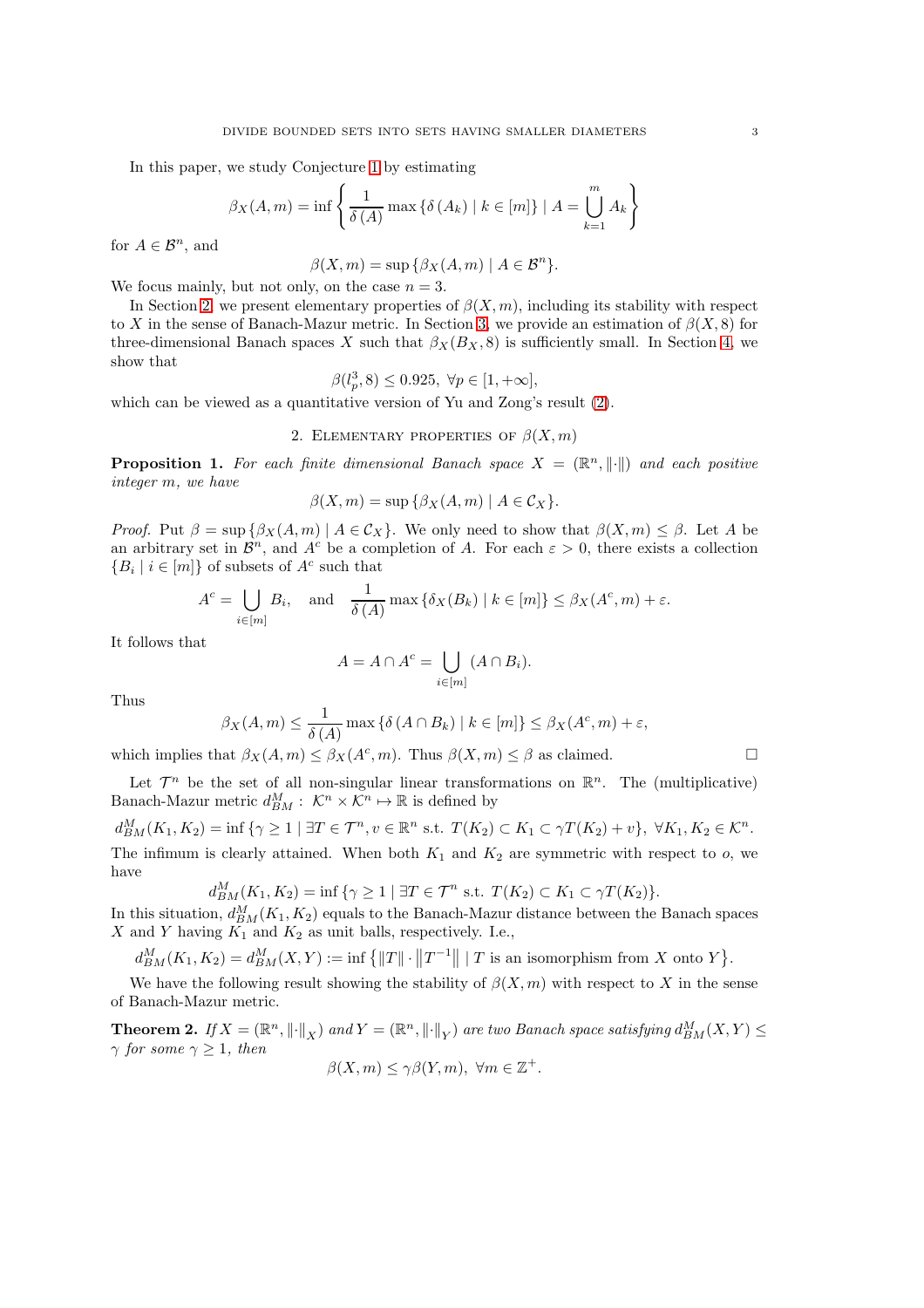*Proof.* By applying a suitable linear transformation if necessary, we may assume that

$$
B_Y \subseteq B_X \subseteq \gamma B_Y.
$$

In this situation we have, for each  $x \in \mathbb{R}^n$ ,

$$
||x||_X = \inf \{ \lambda > 0 \mid x \in \lambda B_X \} \le \inf \{ \lambda > 0 \mid x \in \lambda B_Y \}
$$
  
=  $||x||_Y$   
=  $\inf \{ \lambda \gamma > 0 \mid x \in \lambda \gamma B_Y \}$   
=  $\gamma \inf \{ \lambda > 0 \mid x \in \lambda \gamma B_Y \}$   
 $\le \gamma \inf \{ \lambda > 0 \mid x \in \lambda B_X \} = \gamma ||x||_X.$ 

Hence,

(3) 
$$
||x||_X \le ||x||_Y \le \gamma ||x||_X.
$$

In the rest of this proof, we denote by  $\delta_X(A)$  and  $\delta_Y(A)$  the diameter of a bounded subset A of  $\mathbb{R}^n$  with respect to  $\left\| \cdot \right\|_X$  and  $\left\| \cdot \right\|_Y$ , respectively. By [\(3\)](#page-3-0), we have

(4) 
$$
\delta_X(A) \leq \delta_Y(A) \leq \gamma \delta_X(A), \ \forall A \in \mathcal{B}^n.
$$

Let A be a bounded subset of X. Then A is also bounded in Y. Let  $A<sup>c</sup>$  be a completion of A in Y. For any  $\varepsilon > 0$ , there exists a collection  $\{B_i \mid i \in [m]\}$  of subsets of  $A^c$  such that  $A^c$  is the union of this collection and that

<span id="page-3-1"></span><span id="page-3-0"></span>
$$
\frac{1}{\delta_Y(A^c)} \max \{ \delta_Y(B_i) \mid i \in [m] \} \le \beta_Y(A^c, m) + \varepsilon.
$$

Then

$$
A = A \cap A^c = \bigcup_{i \in [m]} (B_i \cap A),
$$

and, by [\(4\)](#page-3-1),

$$
\frac{1}{\delta_X(A)} \max \{ \delta_X(B_i \cap A) \mid i \in [m] \} \leq \frac{\gamma}{\delta_Y(A)} \max \{ \delta_Y(B_i) \mid i \in [m] \}
$$

$$
= \frac{\gamma}{\delta_Y(A^c)} \max \{ \delta_Y(B_i) \mid i \in [m] \}
$$

$$
\leq \gamma(\beta_Y(A^c, m) + \varepsilon).
$$

Therefore,  $\beta_X(A,m) \leq \gamma \beta_Y(A^c,m)$ . It follows that  $\beta(X,m) \leq \gamma \beta(Y,m)$ .

**Corollary 3.** *If*  $X = (\mathbb{R}^n, ||\cdot||_X)$  *and*  $Y = (\mathbb{R}^n, ||\cdot||_Y)$  *are isometric, then*  $\beta(X, m) = \beta(Y, m)$ *.* **Proposition 4.** Let  $l_{\infty}^n = (\mathbb{R}^n, ||\cdot||_{\infty})$ . Then  $\beta(l_{\infty}^n, 2^n) = \frac{1}{2}$ .

*Proof.* Put  $X = l_{\infty}^n$ . Then every complete set in X is a homothetic copy of  $B_X$ , see [\[11\]](#page-9-17) and [\[27\]](#page-10-8). Therefore,

$$
\beta_X(A, 2^n) = \beta_X(B_X, 2^n), \ \forall A \in \mathcal{C}_X.
$$

Thus it sufficies to show  $\beta_X(B_X, 2^n) = \frac{1}{2}$ .

On the one hand,  $B_X = \frac{1}{2}B_X + \frac{1}{2}V$ , where V is the set of vertices of  $B_X$ . Since the cardinality of *V* is  $2^n$ , we have  $\beta_X(B_X, 2^n) \leq \frac{1}{2}$ .

On the other hand, suppose that  $B_X$  is the union of  $2^n$  of its subsets  $B_1, \dots, B_{2^n}$ . For each  $i \in [2^n]$ , let  $B_i^c$  be a completion of  $B_i$ . Then

$$
B_X \subseteq \bigcup_{i \in [2^n]} B_i^c.
$$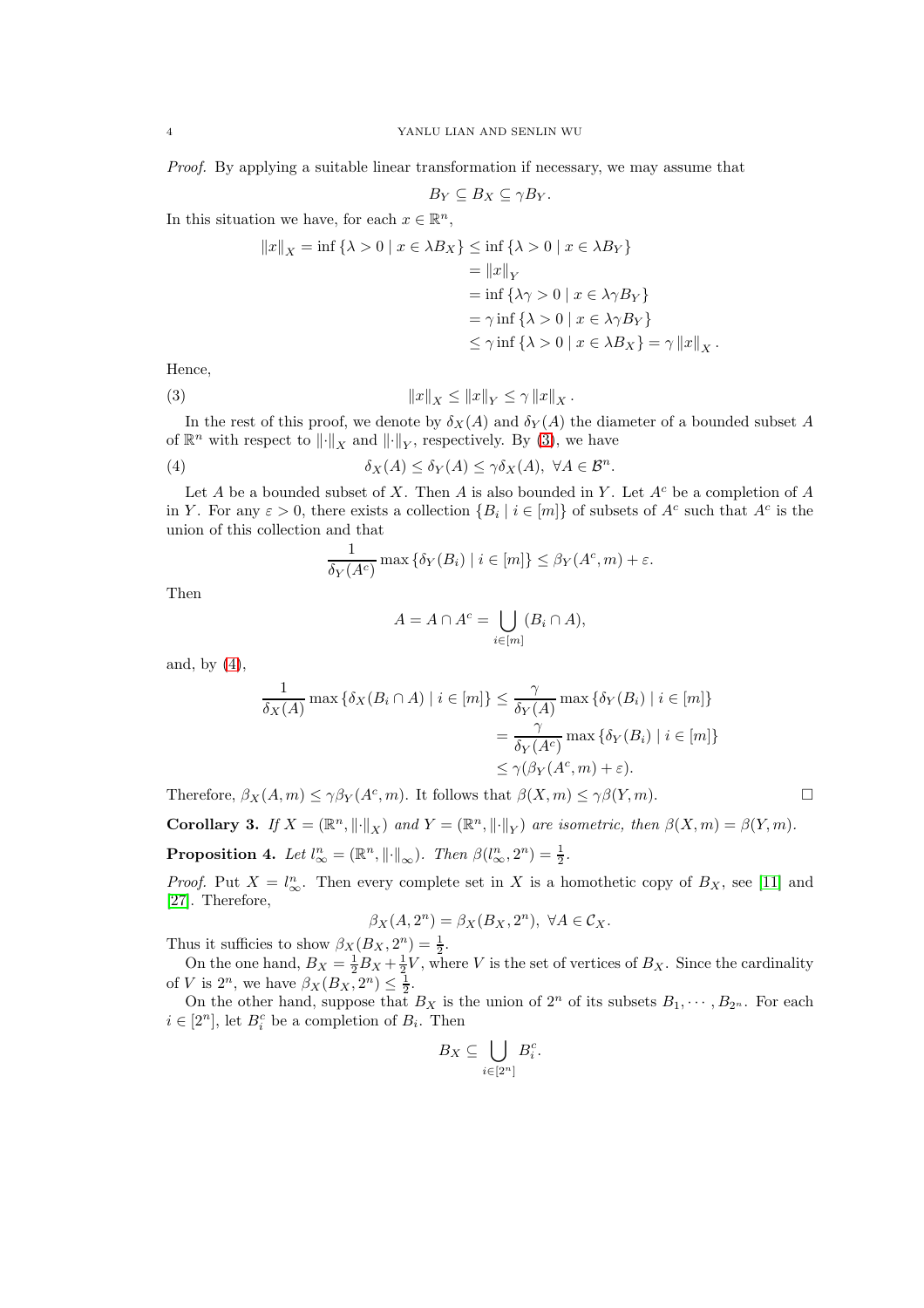It follows that

$$
\operatorname{vol} B_X \le \sum_{i \in [2^n]} \operatorname{vol} B_i^c \le \sum_{i \in [2^n]} \left(\frac{1}{2^n}\right) \max \left\{ \delta_X(B_i^c) \mid i \in [2^n] \right\} \operatorname{vol} B_X,
$$

which implies that  $\max \{\delta_X(B_i^c) | i \in [2^n]\} \geq 1$ . Thus  $\beta_X(B_X, 2^n) \geq \frac{1}{2}$ , which completes the proof.  $\Box$ 

**Corollary 5.** Let  $X = (\mathbb{R}^n, ||\cdot||)$ . If  $d_{BM}^M(X, l_{\infty}^n) < 2$ , then  $\beta(X, 2^n) < 1$ .

We end this section with the following result.

**Proposition 6.** sup  $\{\beta(X, 4) | X \text{ is a two-dimensional Banach space}\} = \frac{\sqrt{2}}{2}$ .

*Proof.* Put  $\eta = \sup \{ \beta(X, 4) \mid X \text{ is a two-dimensional Banach space} \}.$  Let  $K \subset \mathbb{R}^2$  be a planar convex body. By the main result in [\[23\]](#page-10-9), K can be covered by four translates of  $\frac{\sqrt{2}}{2}K$ . It follows that  $\beta_X(K, 4) \leq \frac{\sqrt{2}}{2}$  holds for each two-dimensional Banach space X. Thus,  $\eta \leq \frac{\sqrt{2}}{2}$ .

Let  $X = l_2^2$  and  $B_X$  be the unit disk of  $l_2^2$ . To show that  $\eta \geq \frac{\sqrt{2}}{2}$ , we only need to prove  $\beta_X(B_X, 4) \geq \frac{\sqrt{2}}{2}$ . Suppose the contrary that  $B_X$  is the union of  $A_1, A_2, A_3, A_4$ , where

$$
\max\left\{\delta\left(A_{i}\right) \mid i \in [4]\right\} < \frac{\sqrt{2}}{2}
$$

.

Let  $v_1$ ,  $v_2$ ,  $v_3$ , and  $v_4$  be the vertices of a square inscribed in the unit circle  $S_X$  of X. Then for any  $\{i, j\} \subset [4]$ 

$$
||v_i - v_j|| \ge \sqrt{2}.
$$

Assume without loss of generality that  $v_1 \in A_1$  and  $v_2 \in A_2$ , then

$$
\frac{v_1 + v_2}{\|v_1 + v_2\|} \notin A_1 \cup A_2.
$$

Assume that  $\frac{v_1+v_2}{\|v_1+v_2\|} \in A_3$ . Then  $v_3, v_4 \notin A_1 \cup A_2 \cup A_3$ , and  $A_4$  cannot contain both  $v_3$  and  $v_4$ , a contradiction. Thus,  $\beta_X(B_X, 4) \geq \frac{\sqrt{2}}{2}$  as claimed.

# 3. ESTIMATING  $\beta(X,m)$  via  $\beta_X(B_X,m)$

<span id="page-4-0"></span>Let S be a simplex in  $X = (\mathbb{R}^n, ||\cdot||)$ . If the distance between each pair of vertices of S all equals to  $\delta(S)$ , then we say that S is *equilateral*.

**Proposition 7.** Let T be a triangle in  $\mathbb{R}^2$  and  $X = (\mathbb{R}^2, ||\cdot||)$ . Then  $\beta_X(T, 4) \leq \frac{1}{2}$ . If T is *equilateral in* X, then  $\beta_X(T, 4) = \frac{1}{2}$ .

*Proof.* We only need to consider the case when T is equilateral. Assume without loss of generality that  $\delta(T) = 1$ . It is clear that  $\beta_X(T, 4) \leq \frac{1}{2}$ . Denote by  $\{a, b, c\}$  the set of vertices of T, and by  $\{p, q, r\}$  the set of midpoints of three sides of T. Then  $\|p - q\| = \|p - r\| = \|q - r\| = \frac{1}{2}$ .

Suppose the contrary that  $\beta_X(T, 4) < \frac{1}{2}$ . Then there exist four subsets  $T_1, T_2, T_3, T_4$  of T such that  $T = \bigcup_{i \in [4]} T_i$  and that  $\max \{ \delta(T_i) \mid i \in [4] \} < \frac{1}{2}$ . We may assume that  $a \in T_1$ ,  $b \in T_2$ , and  $c \in T_3$ . Since  $\{p,q,r\} \cap \bigcup_{i \in [3]} T_i = \emptyset$ , we have  $\{p,q,r\} \subseteq T_4$ , which is impossible. Thus  $\beta_X(T, 4) = \frac{1}{2}$  as claimed.

<span id="page-4-1"></span>**Proposition 8.** Let T be a simplex in  $X = (\mathbb{R}^3, ||\cdot||)$ . Then

$$
\beta_X(T,8) \le \frac{9}{16}.
$$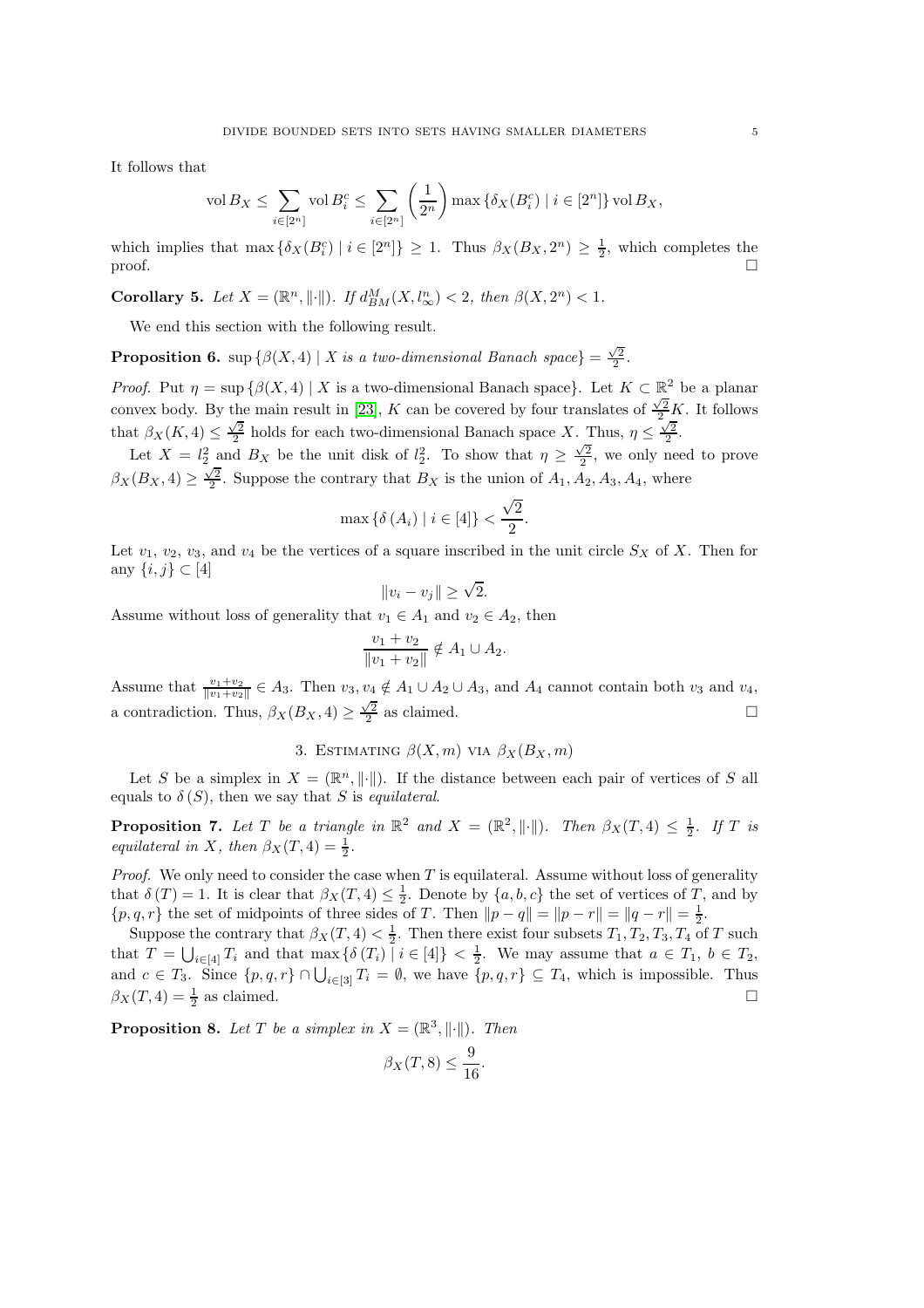*Proof.* Denote by  $\{v_i \mid i \in [4]\}$  the set of vertices of T. Without loss of generality we may assume that  $o = \frac{1}{4} \sum_{i \in [4]} v_i$ . For each  $i \in [4]$ , put  $T_i = \frac{7}{16} v_i + \frac{9}{16} T$ . Then the portion of T not covered by  $\bigcup_{i\in[4]}T_i$  is

$$
T_5 = \left\{ \sum_{i \in [4]} \lambda_i v_i \mid \lambda_i \in \left[0, \frac{7}{16}\right], \ \forall i \in [4], \ \sum_{i \in [4]} \lambda_i = 1 \right\}.
$$

Suppose that  $\sum_{i\in[4]}\lambda_i v_i \in T_5$ . Then

$$
\frac{4}{7} \sum_{i \in [4]} \lambda_i v_i - o = \frac{4}{7} \sum_{i \in [4]} \lambda_i v_i - \frac{1}{4} \sum_{i \in [4]} v_i
$$
\n
$$
= - \sum_{i \in [4]} \left(\frac{1}{4} - \frac{4}{7} \lambda_i\right) v_i
$$
\n
$$
= - \left(\sum_{j \in [4]} \left(\frac{1}{4} - \frac{4}{7} \lambda_j\right)\right) \sum_{i \in [4]} \frac{\frac{1}{4} - \frac{4}{7} \lambda_i}{\sum_{j \in [4]} \left(\frac{1}{4} - \frac{4}{7} \lambda_j\right)} v_i
$$
\n
$$
\in -\frac{3}{7}T.
$$

It follows that  $\sum_{i\in[4]} \lambda_i v_i \in -\frac{3}{4}T$ . Thus  $T_5 \subset -\frac{3}{4}T$ . It is not difficult to verify that T can be covered by 4 translates of  $\frac{3}{4}T$ , which implies that  $T_5$  can be covered by 4 translates of  $-\frac{9}{16}T$ . Therefore,  $\beta_X(T, 8) \leq \frac{9}{16}$  $\frac{9}{16}$ .

<span id="page-5-0"></span>**Proposition 9.** Let T be a simplex in  $X = (\mathbb{R}^3, ||\cdot||)$ . Then

$$
\beta_X(T,9) \le \frac{9}{17}.
$$

*Proof.* We use the idea in the proof of Proposition [8.](#page-4-1) For each  $i \in [4]$ , put  $T_i = \frac{8}{17}v_i + \frac{9}{17}T$ . Then the portion of T not covered by  $\bigcup_{i\in[4]}T_i$  is

$$
T_5 = \left\{ \sum_{i \in [4]} \lambda_i v_i \mid \lambda_i \in \left[0, \frac{8}{17}\right], \ \forall i \in [4], \ \sum_{i \in [4]} \lambda_i = 1 \right\}.
$$

As in the proof of Proposition [8,](#page-4-1)  $T_5 \subset -\frac{15}{17}T$ . By using the idea in the proof of Proposition [8](#page-4-1) again, one can show that  $\beta_X(T,5) \leq \frac{3}{5}$ . Therefore,  $T_5$  is the union of 5 subsets of  $T_5$  whose diameters are not larger than  $\frac{9}{17}\delta(T)$ . It follows that  $\beta_X(T, 9) \leq \frac{9}{11}$  $\frac{9}{17}$ .

Remark 10. The estimations in Proposition [8](#page-4-1) and Proposition [9](#page-5-0) are independent of the choice of norm on  $\mathbb{R}^3$ .

For a convex body K, the Minkowski measure of symmetry, denoted by  $s(K)$ , is defined as

$$
s(K) = \min\{\lambda > 0 \mid \exists x \in X \text{ s.t. } K + x \subset -\lambda K\}.
$$

It is known that

$$
1 \le s(K) \le n, \ \forall K \in \mathcal{K}^n;
$$

the equality on the left holds if and only if  $K$  is centrally symmetric, and the equality on the right holds if and only if  $K$  is a simplex (cf. [\[29\]](#page-10-10)).

The following lemma shows the stability of  $\beta_X(K,m)$  with respect to K.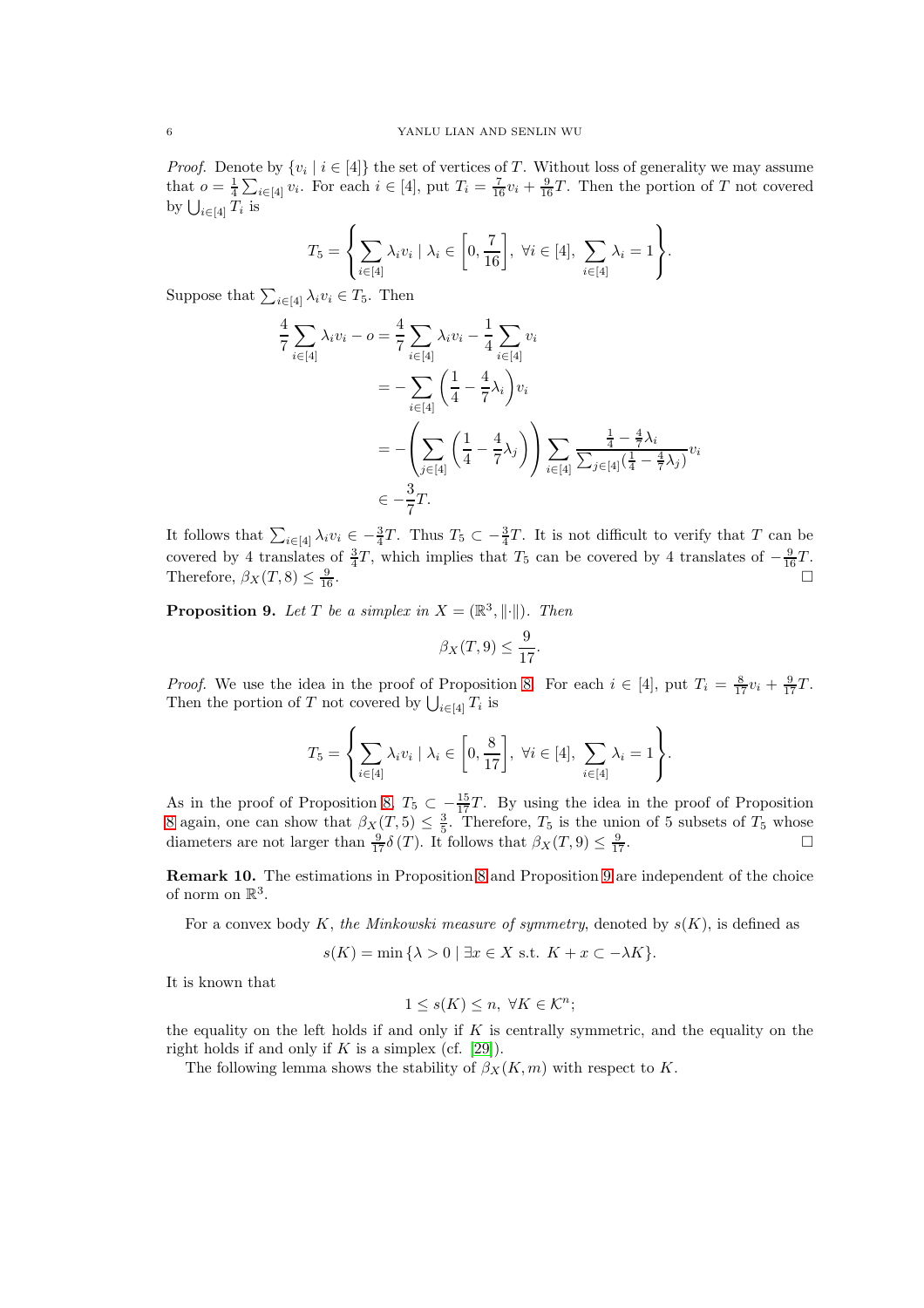<span id="page-6-0"></span>**Lemma 11.** Let  $X = (\mathbb{R}^n, \|\cdot\|)$ , and K and L be two convex bodies in X. If there exist a number  $\gamma \geq 1$  and a point  $c \in \mathbb{R}^n$  such that

 $K \subseteq L \subseteq \gamma K + c$ ,

*then, for each*  $m \in \mathbb{Z}^+$ *, we have* 

$$
\beta_X(L, m) \le \gamma \beta_X(K, m).
$$

*Proof.* For each  $\varepsilon > 0$ , there exists a collection  $\{K_i \mid i \in [m]\}$  of subsets of  $\gamma K + c$  such that

$$
\gamma K + c = \bigcup_{i \in [m]} K_i
$$

and

$$
\delta(K_i) \leq \gamma \delta(K) \beta_X(K, m) + \varepsilon \leq \gamma \delta(L) \beta_X(K, m) + \varepsilon, \ \forall i \in [m].
$$

Since

$$
L = L \cap (\gamma K + c) = \bigcup_{i \in [m]} (L \cap K_i),
$$

we have

$$
\beta_X(L,m) \le \gamma \beta_X(K,m) + \frac{\varepsilon}{\delta(L)}.
$$

Since  $\varepsilon$  is arbitrary,  $\beta_X(L, m) \leq \gamma \beta_X(K, m)$  as claimed.

**Theorem 12.** Let  $X = (\mathbb{R}^3, ||\cdot||)$ ,  $m \in \mathbb{Z}^+$ , and

$$
\eta = \sup \big\{ \beta_X(T, m) \mid T \text{ is a simplex in } \mathbb{R}^3 \big\}.
$$

*We have*

$$
\beta(X,m) \leq \min_{\varepsilon \in (0,1/3)} \max \bigg\{ \bigg( 1 + \frac{4\varepsilon}{1 - 3\varepsilon} \bigg) \eta, \frac{2(3 - \varepsilon)}{4 - \varepsilon} \beta_X(B_X, m) \bigg\}.
$$

*Proof.* Let K be a complete set in X,  $\varepsilon$  be a number in  $(0, \frac{1}{3})$ . We distinguish two cases.

**Case 1.** The Banach-Mazur distance from  $K$  to three-dimensional simplices is bounded from the above by

$$
1+\frac{4\varepsilon}{1-3\varepsilon}.
$$

Then there exist a tetrahedron  $T$  and a point  $c \in \mathbb{R}^3$  such that

$$
T \subset K \subset \left(1 + \frac{4\varepsilon}{1 - 3\varepsilon}\right)T + c.
$$

By Lemma [11,](#page-6-0) we have

$$
\beta_X(K,m) \le \left(1 + \frac{4\varepsilon}{1 - 3\varepsilon}\right)\eta.
$$

**Case 2.** The Banach-Mazur distance from  $K$  to three-dimensional simplex is at least

$$
1+\frac{4\varepsilon}{1-3\varepsilon}.
$$

From Theorem 2.1 in [\[25\]](#page-10-11), it follows that

$$
s(K) \leq 3 - \varepsilon.
$$

Denote by  $R(K)$  the circumradius of K. Theorem 1.1 in [\[7\]](#page-9-18) shows that

$$
s(K) = \frac{R(K)/\delta(K)}{1 - R(K)/\delta(K)}.
$$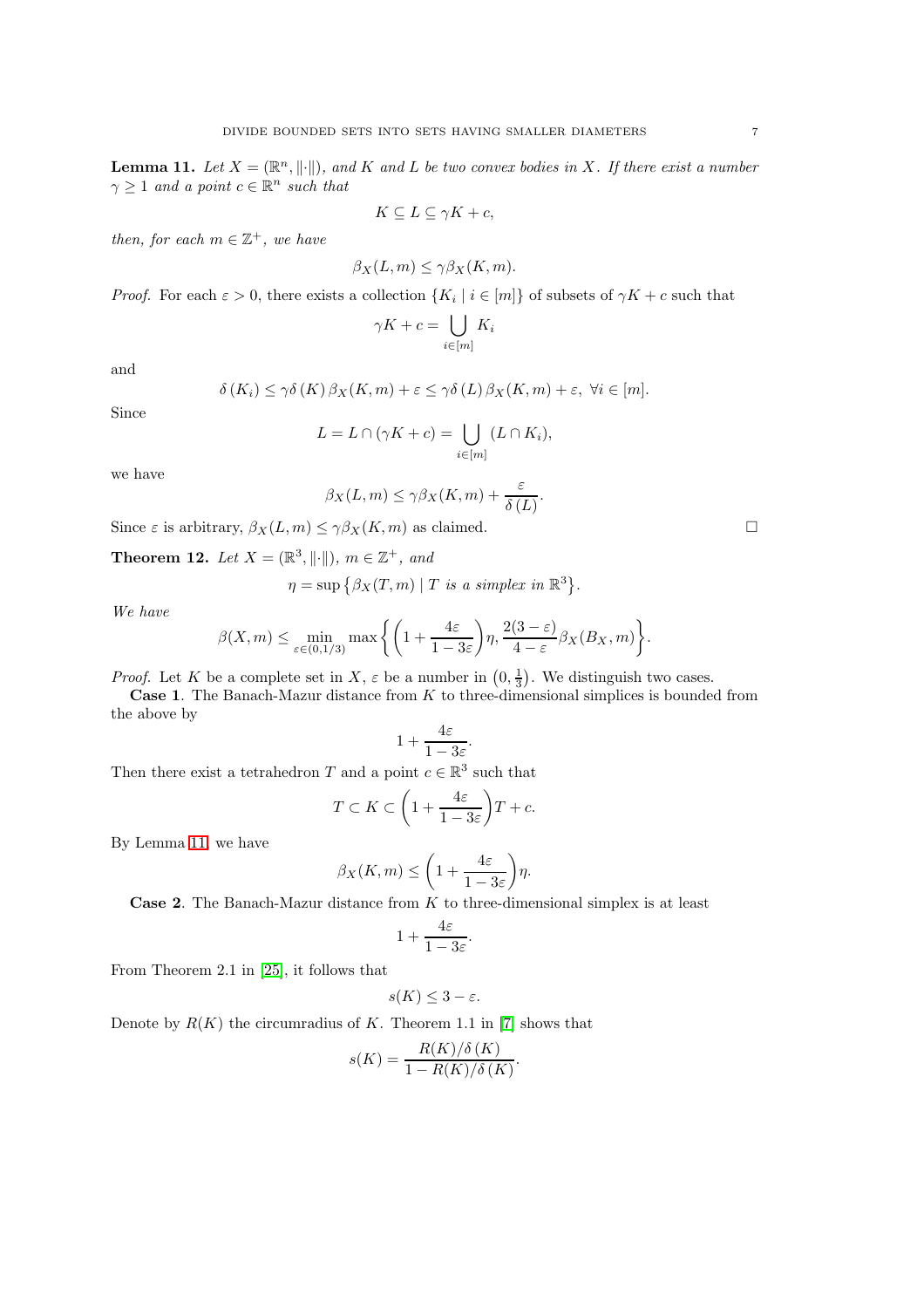It follows that

$$
\frac{R(K)}{\delta(K)} \le \frac{3-\varepsilon}{4-\varepsilon}.
$$

By a suitable translation if necessary, we may assume that

$$
K\subseteq \frac{3-\varepsilon}{4-\varepsilon}\delta(K)B_X.
$$

For each  $\gamma > 0$ , there exists a collection  $\{B_i \mid i \in [8]\}$  such that

$$
B_X = \bigcup_{i \in [8]} B_i
$$
 and  $\delta(B_i) \leq 2\beta_X(B_X, m) + \gamma$ ,  $\forall i \in [m]$ .

It follows that

$$
\beta_X(K,m) \le \frac{2(3-\varepsilon)}{4-\varepsilon} \beta_X(B_X,m) + \frac{3-\varepsilon}{4-\varepsilon} \gamma.
$$

Hence

$$
\beta_X(K,m) \le \frac{2(3-\varepsilon)}{4-\varepsilon} \beta_X(B_X,m).
$$

This completes the proof.  $\hfill \square$ 

<span id="page-7-1"></span>**Corollary 13.** *Let*  $X = (\mathbb{R}^3, ||\cdot||)$ *. If*  $\beta_X(B_X, 8) < \frac{221}{328}$ *, then*  $\beta(X, 8) < 1$ *.* 

*Proof.* Since  $\frac{2(3-\frac{7}{57})}{4-\frac{7}{57}}$  $\frac{221}{328} = 1$  and

$$
\frac{2(3-\varepsilon)}{4-\varepsilon} = 2 - \frac{2}{4-\varepsilon}
$$

is continuous with respect to  $\varepsilon$  on  $(0, \frac{1}{3})$ , there exists a number  $\varepsilon_0 < \frac{7}{57}$  such that

$$
\frac{2(3-\varepsilon_0)}{4-\varepsilon_0}\beta_X(B_X,8)<1
$$

It follows that

$$
\beta(X,8) \le \max\left\{ \left( 1 + \frac{4\varepsilon_0}{1 - 3\varepsilon_0} \right) \frac{9}{16}, \frac{2(3 - \varepsilon_0)}{4 - \varepsilon_0} \beta_X(B_X,8) \right\} < 1.
$$

In particular, Corollary [13](#page-7-1) shows that  $\beta(l_1^3, 8) < 1$  since the unit ball of  $l_1^3$  can be covered by 8 balls having radius  $\frac{2}{3} < \frac{221}{328}$ . By solving the optimization problem

$$
\min_{\varepsilon \in (0,1/3)} \max \left\{ \left( 1 + \frac{4\varepsilon}{1 - 3\varepsilon} \right) \frac{9}{16}, \frac{2(3 - \varepsilon)}{4 - \varepsilon} \frac{2}{3} \right\},\,
$$

<span id="page-7-0"></span>one can show that  $\beta(l_1^3, 8) \leq 0.989...$  This estimation can be improved, see the next section.

4. 
$$
\beta(l_p^3,8)
$$

<span id="page-7-2"></span>**Lemma 14.** For each  $p \in [1, 2]$ ,  $d_{BM}^M(l_p^3, l_\infty^3) \leq$  $\frac{\sqrt{18.19}}{10} \approx 1.85.$ *Proof.* Put  $c_1 = (3, 3, -2), c_2 = (-2, 3, 3), c_3 = (3, -2, 3)$ . Denote by Q the parallelipiped having

$$
\left\{ \sum_{i \in [3]} \sigma_i c_i \mid \sigma_i \in \{-1, 1\}, \ \forall i \in [3] \right\}
$$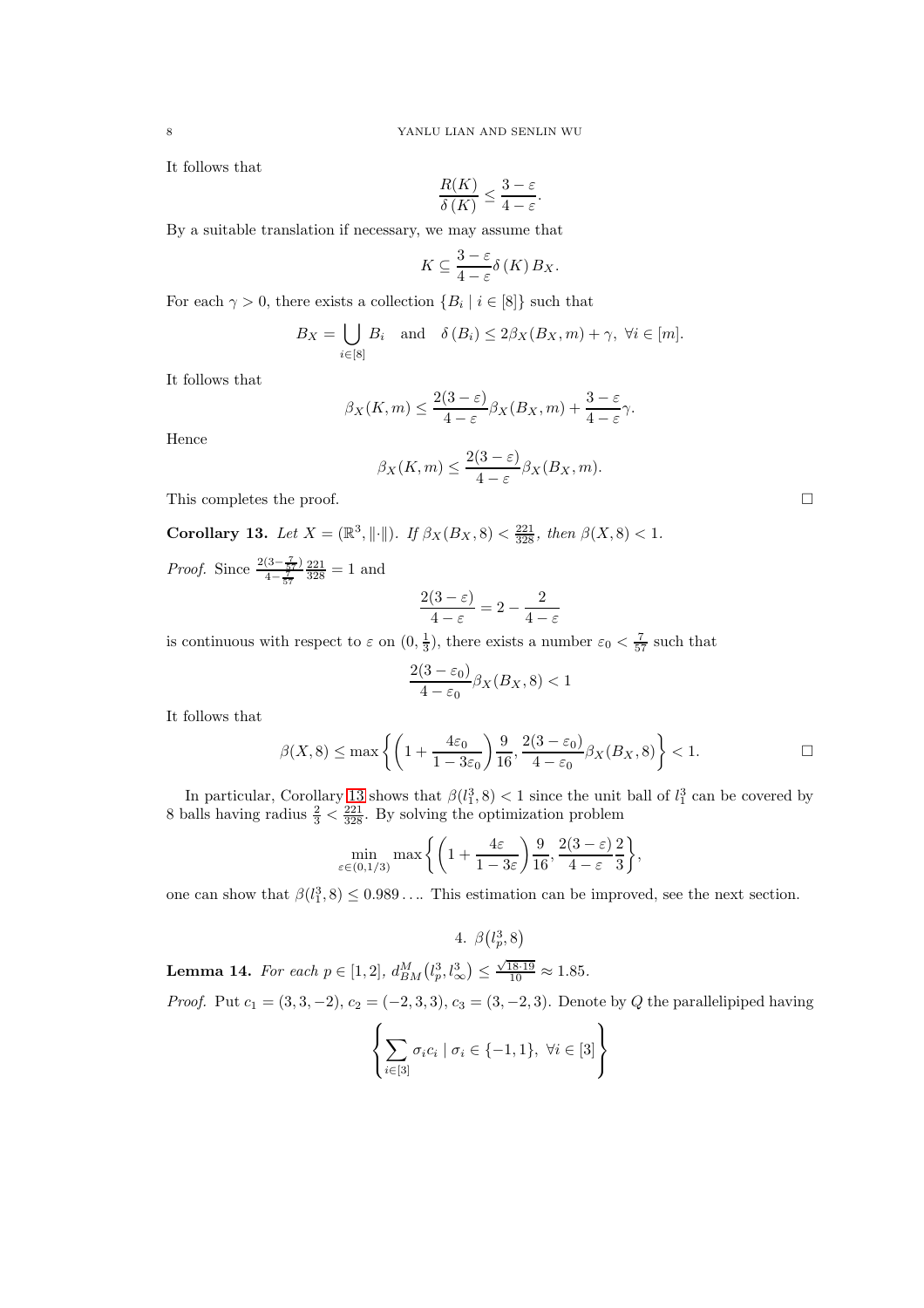as the set of vertices. We have

$$
\max \left\{ \left\| \sum_{i \in [3]} \sigma_i c_i \right\|_p \mid i \in [3] \right\} = \max \left\{ \left\| (4, 4, 4) \right\|_p, \left\| (-2, 8, -2) \right\|_p, \left\| (8, -2, -2) \right\|_p, \left\| (2, 2, -8) \right\|_p \right\}
$$

$$
= \max \left\{ \left\| (4, 4, 4) \right\|_p, \left\| (-2, 8, -2) \right\|_p \right\}
$$

$$
= \left\| (-2, 8, -2) \right\|_p = 2 \left\| (-1, 4, -1) \right\|_p = 2 \left\| (1, 1, 4) \right\|_p.
$$

It follows that

$$
\frac{1}{2\left\|(1,1,4)\right\|_p}Q \subset B_p^3,
$$

where  $B_p^3$  is the unit ball of  $l_p^3$ . Let q be the number satisfying

$$
\frac{1}{p} + \frac{1}{q} = 1,
$$

and let  $f_1, f_2, f_3$  be linear functionals defined on  $l_p^3$  such that, for any  $(\alpha, \beta, \gamma) \in \mathbb{R}^3$ ,

$$
f_1((\alpha, \beta, \gamma)) = \frac{1}{100}(15\alpha - 5\beta + 15\gamma),
$$
  
\n
$$
f_2((\alpha, \beta, \gamma)) = \frac{1}{100}(-5\alpha + 15\beta + 15\gamma),
$$
  
\n
$$
f_3((\alpha, \beta, \gamma)) = \frac{1}{100}(15\alpha + 15\beta - 5\gamma).
$$

Then

$$
c_3 + \text{span}\{c_1, c_2\} = \{x \in \mathbb{R}^3 \mid f_1(x) = 1\},
$$
  
\n
$$
c_2 + \text{span}\{c_1, c_3\} = \{x \in \mathbb{R}^3 \mid f_2(x) = 1\},
$$
  
\n
$$
c_1 + \text{span}\{c_2, c_3\} = \{x \in \mathbb{R}^3 \mid f_3(x) = 1\}.
$$

Thus the distances from the origin  $o$  to the facets of  $Q$  all equals to

$$
\frac{100}{\|(15, -5, 15)\|_q}.
$$

It follows that

$$
\frac{1}{2\left\|(1,1,4)\right\|_p}Q\subset B_p^3\subset \frac{\left\|(15,-5,15)\right\|_q}{100}Q=\frac{\left\|(1,1,4)\right\|_p\left\|(3,1,3)\right\|_q}{10}\frac{1}{2\left\|(1,1,4)\right\|_p}Q,
$$

which implies that

$$
d_{BM}^M(l_p^3,l_\infty^3) \le \frac{\|(1,1,4)\|_p \|(3,1,3)\|_q}{10} \le \frac{\|(1,1,4)\|_2 \|(3,1,3)\|_2}{10} = \frac{\sqrt{18 \cdot 19}}{10}.
$$

.

Remark 15. The last inequality in Lemma [14](#page-7-2) can be verified in the following way. Put

$$
f(p) = (4^p + 2)^{\frac{1}{p}} \cdot \left(2 \cdot 3^{\frac{p}{p-1}} + 1\right)^{\frac{p-1}{p}}
$$

Numerical results show that  $f'(p) = 0$  has a unique solution  $p_0 \approx 1.320$  in [1, 2], and

$$
f(p_0) \approx 17.550 < f(2).
$$

Moreover,  $f(1) < f(2)$ . Thus  $f(p)$  is maximized at  $p = 2$ . Numerical results show that when  $p \in [1, 1.736)$ ,

$$
\frac{\left\|(1,1,4)\right\|_p \left\|(3,1,3)\right\|_q}{10} \le \frac{9}{5}.
$$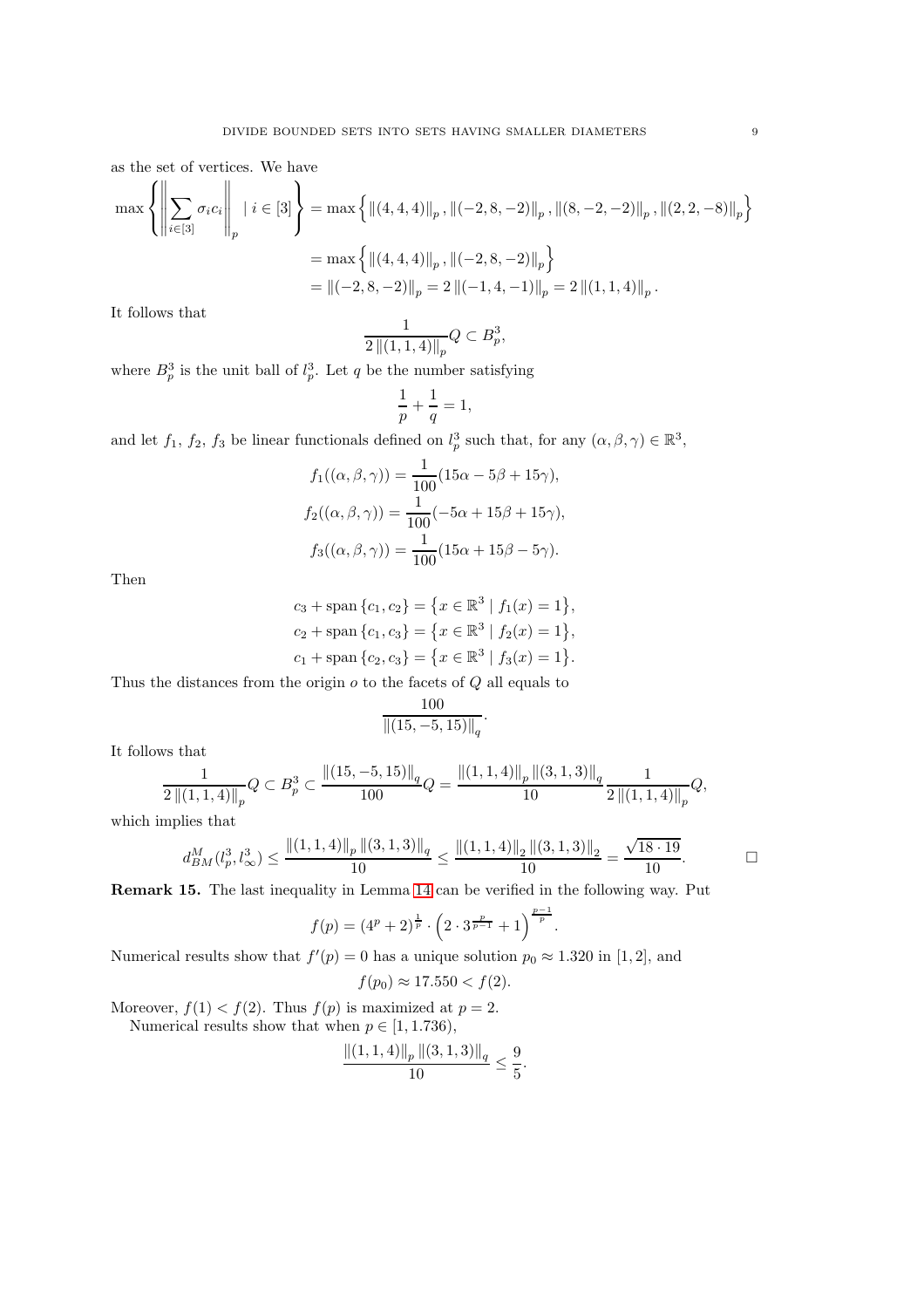The estimation in Lemma [14](#page-7-2) could be improved by choosing points  $c_1$ ,  $c_2$ ,  $c_3$  more carefully for different  $p \in [1, 2]$ .

Theorem 16. *We have the following estimation:*

$$
\beta\left(l_p^3, 8\right) \le \begin{cases} \frac{\sqrt{18 \cdot 19}}{20}, & p \in [1, 2), \\ \frac{3^{1/p}}{2}, & p \in [2, +\infty]. \end{cases}
$$

*Proof.* First we consider the case when  $p \in [2, +\infty]$ . By Proposition 37.6 in [\[28\]](#page-10-12),  $d_{BM}^M(l_p^3, l_\infty^3)$  =  $3^{1/p}$ , this together with Theorem [2,](#page-2-1) implies that  $\beta(l_p^3, 8) \leq \frac{3^{1/p}}{2} \leq$  $\frac{\sqrt{3}}{2}$ .

The case when  $p \in [1, 2]$  follows directly from Lemma [14](#page-7-2) and Theorem [2.](#page-2-1)

## 5. Acknowledgements

This work is supported by the National Natural Science Foundation of China (grant numbers: 11921001 and 12071444), the National Key Research and Development Program of China (2018YFA0704701), and the Natural Science Foundation of Shanxi Province of China (201901D111141). The authors are grateful to Professor C. Zong for his supervision and discussion.

#### **REFERENCES**

- <span id="page-9-14"></span>1. K. Bezdek and Muhammad A. Khan, The geometry of homothetic covering and illumination, Discrete Geometry and Symmetry, Springer Proc. Math. Stat., vol. 234, Springer, Cham, 2018, pp. 1–30. MR 3816868
- <span id="page-9-15"></span>2. V. Boltyanski and I.T. Gohberg, Results and problems in combinatorial geometry, Cambridge University Press, Cambridge, 1985, Translated from the Russian. MR 821465
- <span id="page-9-12"></span>3. V. Boltyanski, H. Martini, and P.S. Soltan, Excursions into Combinatorial Geometry, Universitext, Springer-Verlag, Berlin, 1997. MR 1439963
- <span id="page-9-6"></span><span id="page-9-0"></span>4. A. Bondarenko, On Borsuk's conjecture for two-distance sets, Discrete Comput. Geom. 51 (2014), no. 3, 509–515. MR 3201240
- <span id="page-9-8"></span>5. K. Borsuk, *Drei sätze über die n-dimensionale euklidische sphäre.*, Fundamenta 20 (1933), 177–190.
- 6. J. Bourgain and J. Lindenstrauss, On covering a set in  $\mathbb{R}^N$  by balls of the same diameter, Geometric aspects of functional analysis (1989–90), Lecture Notes in Math., vol. 1469, Springer, Berlin, 1991, pp. 138–144. MR 1122618
- <span id="page-9-18"></span>7. R. Brandenberg and B. González Merino, The asymmetry of complete and constant width bodies in general normed spaces and the Jung constant, Israel J. Math. 218 (2017), no. 1, 489–510. MR 3625137
- <span id="page-9-13"></span>8. P. Brass, W. Moser, and J. Pach, Research Problems in Discrete Geometry, Springer, New York, 2005. MR 2163782 (2006i:52001)
- <span id="page-9-7"></span>9. L. Danzer, Über Durchschnittseigenschaften n-dimensionaler Kugelfamilien, J. Reine Angew. Math. 208 (1961), 181–203. MR 142059
- <span id="page-9-1"></span>10. H.G. Eggleston, Covering a three-dimensional set with sets of smaller diameter, J. London Math. Soc. 30 (1955), 11–24. MR 67473
- <span id="page-9-17"></span>11. , Sets of constant width in finite dimensional Banach spaces, Israel J. Math. 3 (1965), 163-172. MR 0200695
- <span id="page-9-10"></span><span id="page-9-9"></span>12. V.P. Filimonov, Covering planar sets, Sb. Math. 201 (2010), no. 7-8, 1217–1248. MR 2907825
- <span id="page-9-2"></span>13.  $\_\_\_\_\_$ , On the covering of sets in  $\mathbb{R}^m$ , Mat. Sb. 205 (2014), no. 8, 95–138. MR 3288206
- 14. B. Grünbaum, A simple proof of Borsuk's conjecture in three dimensions, Proc. Cambridge Philos. Soc. 53 (1957), 776–778. MR 90072
- <span id="page-9-11"></span>15. , Borsuk's partition conjecture in Minkowski planes, Bull. Res. Council Israel Sect. F **7F** (1957/58), 25–30. MR 103440
- <span id="page-9-4"></span>16. A. Heppes, On the partitioning of three-dimensional point-sets into sets of smaller diameter, Magyar Tud. Akad. Mat. Fiz. Oszt. Közl. 7 (1957), 413-416. MR 0095450
- <span id="page-9-3"></span>17. A. Heppes and P. Révész, Zum Borsukschen Zerteilungsproblem, Acta Math. Acad. Sci. Hungar. 7 (1956), 159–162. MR 80897
- <span id="page-9-5"></span>18. A. Hinrichs and C. Richter, New sets with large Borsuk numbers, Discrete Math. 270 (2003), no. 1-3, 137–147. MR 1997894
- <span id="page-9-16"></span>19. Han Huang, Boaz A. Slomka, Tomasz Tkocz, and Beatrice-Helen Vritsiou, Improved bounds for hadwiger's covering problem via thin-shell estimates, 2020.